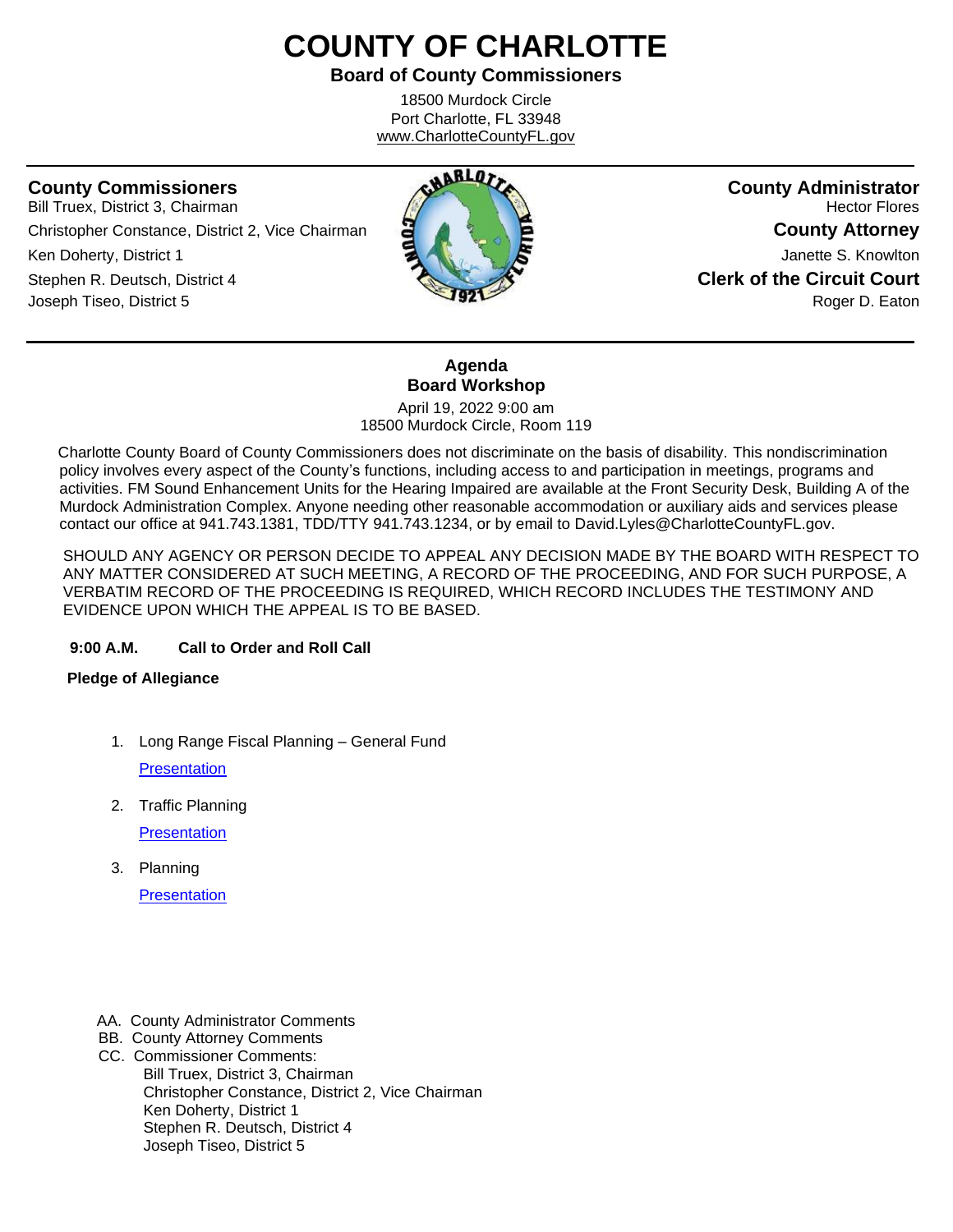## **Board of County Commissioners Schedule of Future Closures/Hearings/Workshops**

| Tuesday, April 19, 2022  | $9:00$ a.m. | <b>Board of County</b><br><b>Commissioners Monthly</b><br>Workshop                        | <b>Murdock Administration</b><br>Center, 18500 Murdock Circle,<br><b>Commission Chambers Room</b><br>#119, Port Charlotte |
|--------------------------|-------------|-------------------------------------------------------------------------------------------|---------------------------------------------------------------------------------------------------------------------------|
| Tuesday, April 19, 2022  | 2:00 p.m.   | Board of County<br><b>Commissioners Utilities</b><br><b>Quarterly Update Meeting</b>      | <b>Murdock Administration</b><br>Center, 18500 Murdock Circle,<br><b>Commission Chambers Room</b><br>#119, Port Charlotte |
| Thursday, April 21, 2022 | 1:30 p.m.   | Board of County<br>Commissioners Pre-Agenda<br>Meeting                                    | <b>Murdock Administration</b><br>Center, 18500 Murdock Circle,<br>Building B, Room #106-B, Port<br>Charlotte              |
| Tuesday, April 26, 2022  | $9:00$ a.m. | Board of County<br><b>Commissioners Regular and</b><br><b>Land Use Meeting</b>            | <b>Murdock Administration</b><br>Center, 18500 Murdock Circle,<br><b>Commission Chambers Room</b><br>#119, Port Charlotte |
| Thursday, May 5, 2022    | 1:30 p.m.   | Board of County<br>Commissioners Pre-Agenda<br>Meeting                                    | <b>Murdock Administration</b><br>Center, 18500 Murdock Circle,<br>Building B, Room #106-B, Port<br>Charlotte              |
| Tuesday, May 10, 2022    | $9:00$ a.m. | Board of County<br><b>Commissioners Regular</b><br>Meeting                                | <b>Murdock Administration</b><br>Center, 18500 Murdock Circle,<br><b>Commission Chambers Room</b><br>#119, Port Charlotte |
| Tuesday, May 17, 2022    | $9:00$ a.m. | <b>Board of County</b><br><b>Commissioners Monthly</b><br>Workshop                        | <b>Murdock Administration</b><br>Center, 18500 Murdock Circle,<br><b>Commission Chambers Room</b><br>#119, Port Charlotte |
| Tuesday, May 17, 2022    | 2:00 p.m.   | <b>Board of County</b><br><b>Commissioners Workshop-</b><br><b>Strategic Focus Update</b> | <b>Murdock Administration</b><br>Center, 18500 Murdock Circle,<br><b>Commission Chambers Room</b><br>#119, Port Charlotte |
| Thursday, May 19, 2022   | 1:30 p.m.   | <b>Board of County</b><br>Commissioners Pre-Agenda<br>Meeting                             | <b>Murdock Administration</b><br>Center, 18500 Murdock Circle,<br>Building B, Room #106-B, Port<br>Charlotte              |
| Tuesday, May 24, 2022    | $9:00$ a.m. | Board of County<br><b>Commissioners Regular and</b><br>Land Use Meeting                   | <b>Murdock Administration</b><br>Center, 18500 Murdock Circle,<br><b>Commission Chambers Room</b><br>#119, Port Charlotte |
| Thursday, June 9, 2022   | 1:30 p.m.   | <b>Board of County</b><br>Commissioners Pre-Agenda<br>Meeting                             | <b>Murdock Administration</b><br>Center, 18500 Murdock Circle,<br>Building B, Room #106-B, Port<br>Charlotte              |
| Tuesday, June 14, 2022   | $9:00$ a.m. | <b>Board of County</b><br><b>Commissioners Regular and</b><br>Land Use Meeting            | <b>Murdock Administration</b><br>Center, 18500 Murdock Circle,<br><b>Commission Chambers Room</b><br>#119, Port Charlotte |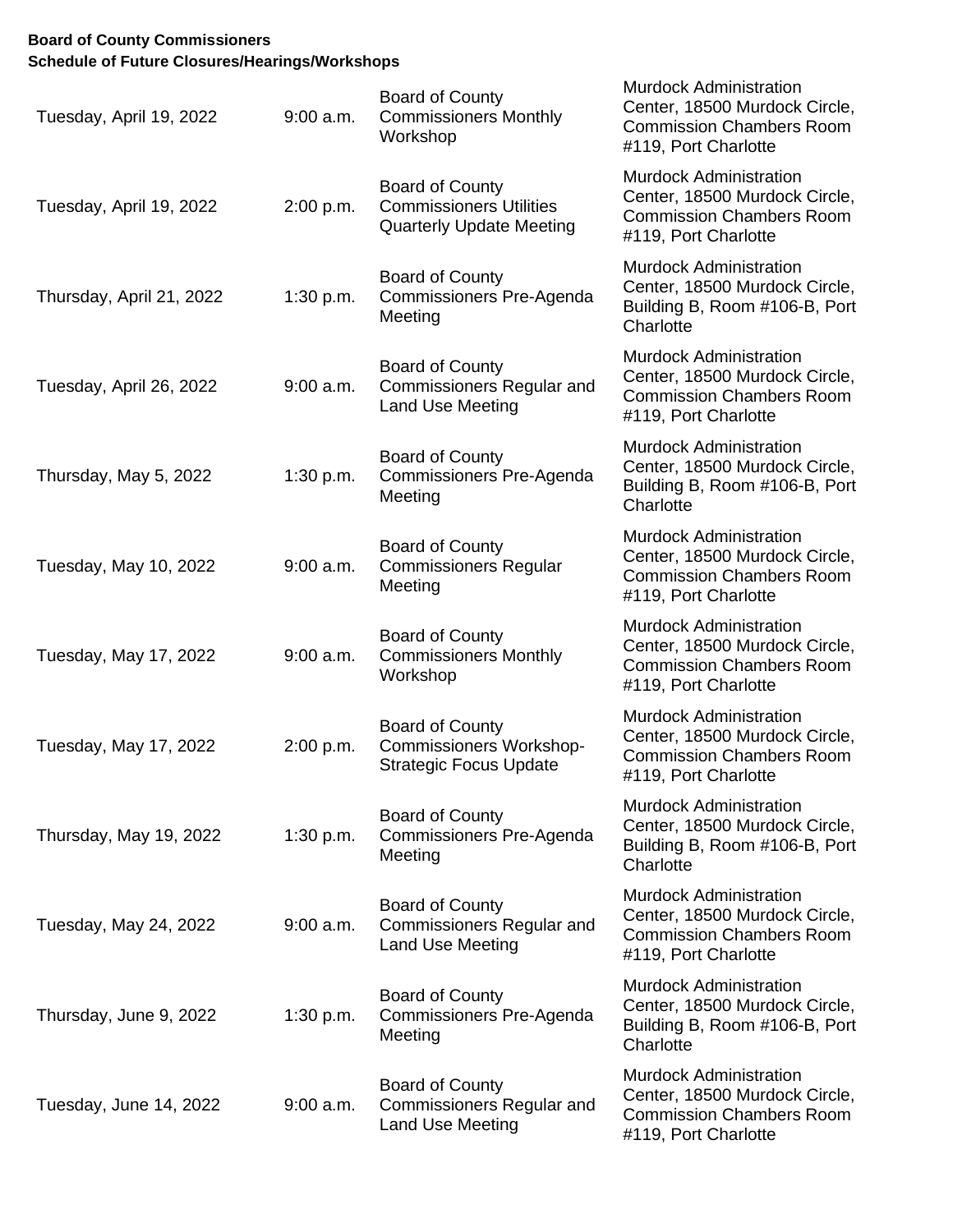| Tuesday, June 21, 2022   | $9:00$ a.m. | Board of County<br><b>Commissioners Monthly</b><br>Workshop                                 | <b>Murdock Administration</b><br>Center, 18500 Murdock Circle,<br><b>Commission Chambers Room</b><br>#119, Port Charlotte |
|--------------------------|-------------|---------------------------------------------------------------------------------------------|---------------------------------------------------------------------------------------------------------------------------|
| Thursday, June 23, 2022  | 1:30 p.m.   | <b>Board of County</b><br>Commissioners Pre-Agenda<br>Meeting                               | <b>Murdock Administration</b><br>Center, 18500 Murdock Circle,<br>Building B, Room #106-B, Port<br>Charlotte              |
| Tuesday, June 28, 2022   | 9:00 a.m.   | <b>Board of County</b><br><b>Commissioners Regular</b><br>Meeting                           | <b>Murdock Administration</b><br>Center, 18500 Murdock Circle,<br><b>Commission Chambers Room</b><br>#119, Port Charlotte |
| Thursday July 7, 2022    | 1:30 p.m.   | Board of County<br>Commissioners Pre-Agenda<br>Meeting                                      | <b>Murdock Administration</b><br>Center, 18500 Murdock Circle,<br>Building B, Room #106-B, Port<br>Charlotte              |
| Thursday, July 7, 2022   | 2:00 p.m.   | <b>Board of County</b><br><b>Commissioners Utilities</b><br><b>Quarterly Update Meeting</b> | <b>Murdock Administration</b><br>Center, 18500 Murdock Circle,<br><b>Commission Chambers Room</b><br>#119, Port Charlotte |
| Tuesday, July 12, 2022   | $9:00$ a.m. | <b>Board of County</b><br><b>Commissioners Regular and</b><br>Land Use Meeting              | <b>Murdock Administration</b><br>Center, 18500 Murdock Circle,<br><b>Commission Chambers Room</b><br>#119, Port Charlotte |
| Tuesday, July 19, 2022   | 9:00 a.m.   | Board of County<br><b>Commissioners Monthly</b><br>Workshop                                 | <b>Murdock Administration</b><br>Center, 18500 Murdock Circle,<br><b>Commission Chambers Room</b><br>#119, Port Charlotte |
| Tuesday, July 19, 2022   | 2:00 p.m.   | <b>Presentation of Tentative</b><br><b>Budget</b>                                           | <b>Murdock Administration</b><br>Center, 18500 Murdock Circle,<br><b>Commission Chambers Room</b><br>#119, Port Charlotte |
| Monday, July 25, 2022    | $9:00$ a.m. | Board of County<br>Commissioners Pre-Agenda<br>Meeting                                      | <b>Murdock Administration</b><br>Center, 18500 Murdock Circle,<br>Building B, Room #106-B, Port<br>Charlotte              |
| Tuesday, July 26, 2022   | $9:00$ a.m. | <b>Board of County</b><br><b>Commissioners Regular and</b><br>Land Use Meeting              | <b>Murdock Administration</b><br>Center, 18500 Murdock Circle,<br><b>Commission Chambers Room</b><br>#119, Port Charlotte |
| Wednesday, July 27, 2022 | $5:01$ p.m. | <b>MSBU Public Hearing</b>                                                                  | <b>TBD</b>                                                                                                                |
| Thursday, July 28, 2022  | $5:01$ p.m. | <b>MSBU Public Hearing</b>                                                                  | <b>TBD</b>                                                                                                                |
| Thursday, August 4, 2022 | 1:30 p.m.   | **CANCELED** Board of<br><b>County Commissioners Pre-</b><br>Agenda Meeting                 | <b>Murdock Administration</b><br>Center, 18500 Murdock Circle,<br>Building B, Room #106-B, Port<br>Charlotte              |